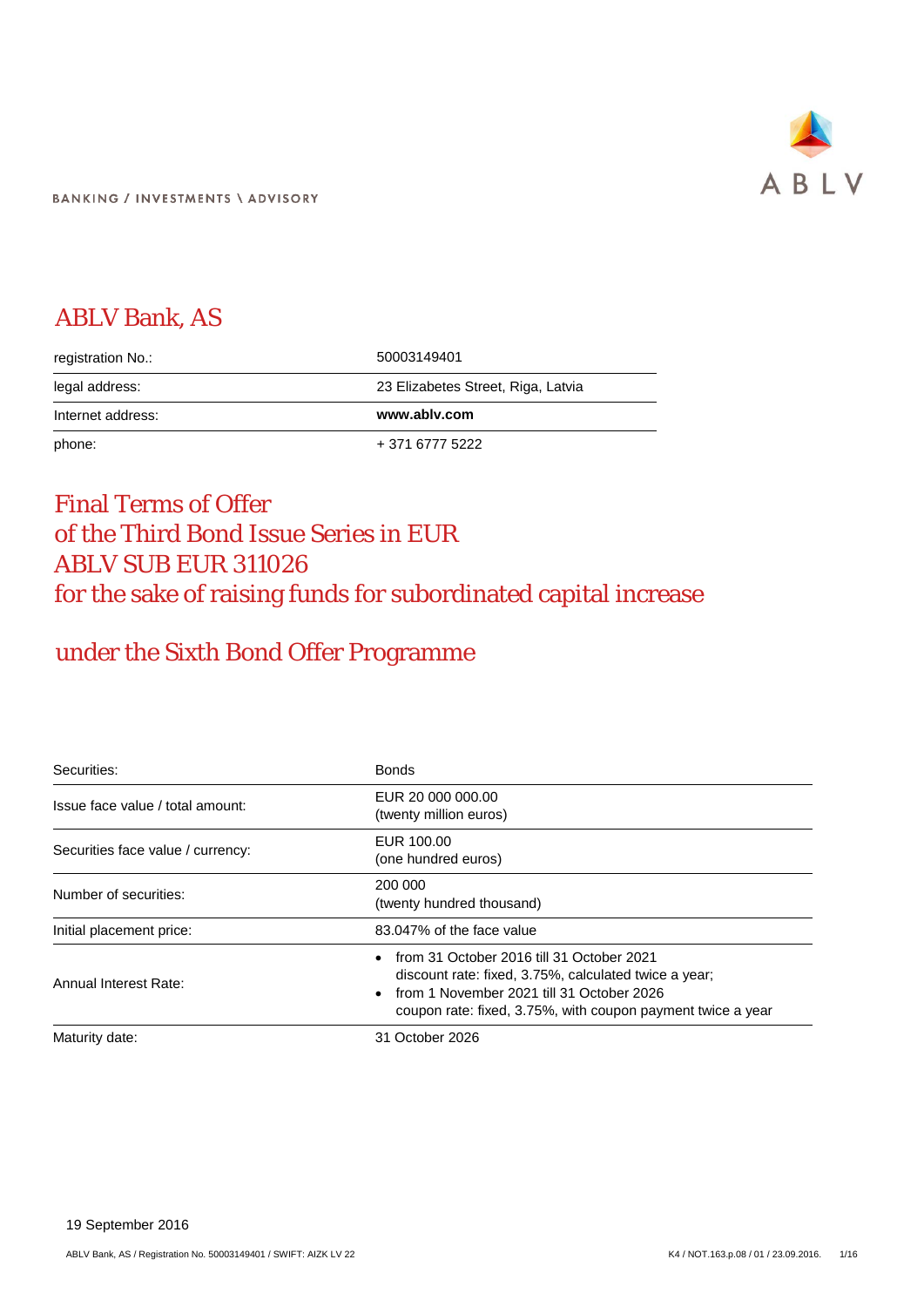## TABLE OF CONTENTS

| 1.             |  |
|----------------|--|
| 2.             |  |
| 3 <sub>1</sub> |  |
| 4.             |  |
| 5.             |  |
| 6.             |  |
| 7 <sub>1</sub> |  |
| 8.             |  |
| 9.             |  |
|                |  |

Appendixes include the Bond issue summary and the sample order form to be submitted by the Investor to conclude the financial instruments transaction.

Appendix 1: Bond issue summary.

Appendix 2: "Financial Instrument' Trade Order" form.

The Final Terms are prepared in accordance with the requirements of paragraph 4 of article 5 of the Directive 2003/71/EC of the European Parliament and of the Council.

The Final Terms shall be read together with ABLV Bank, AS Base Prospectus of the Sixth Bond Offer Programme and Amendments to ABLV Bank, AS Base Prospectus of the Sixth Bond Offer Programme (hereinafter – Amendments). The Base Prospectus and Amendments are published at the Issuer's home page **www.ablv.com**. Full information on the Issuer and the Bond issue can be only obtained reading the Base Prospectus together with Amendments and the Final Terms. The Bond issue summary is appended to these Final Terms.

### **Notice**

Before making a decision on investing in the Bonds, any Investor shall independently and, if necessary, engaging an advisor, generally assess the information provided in the Base Prospectus and these Final Terms.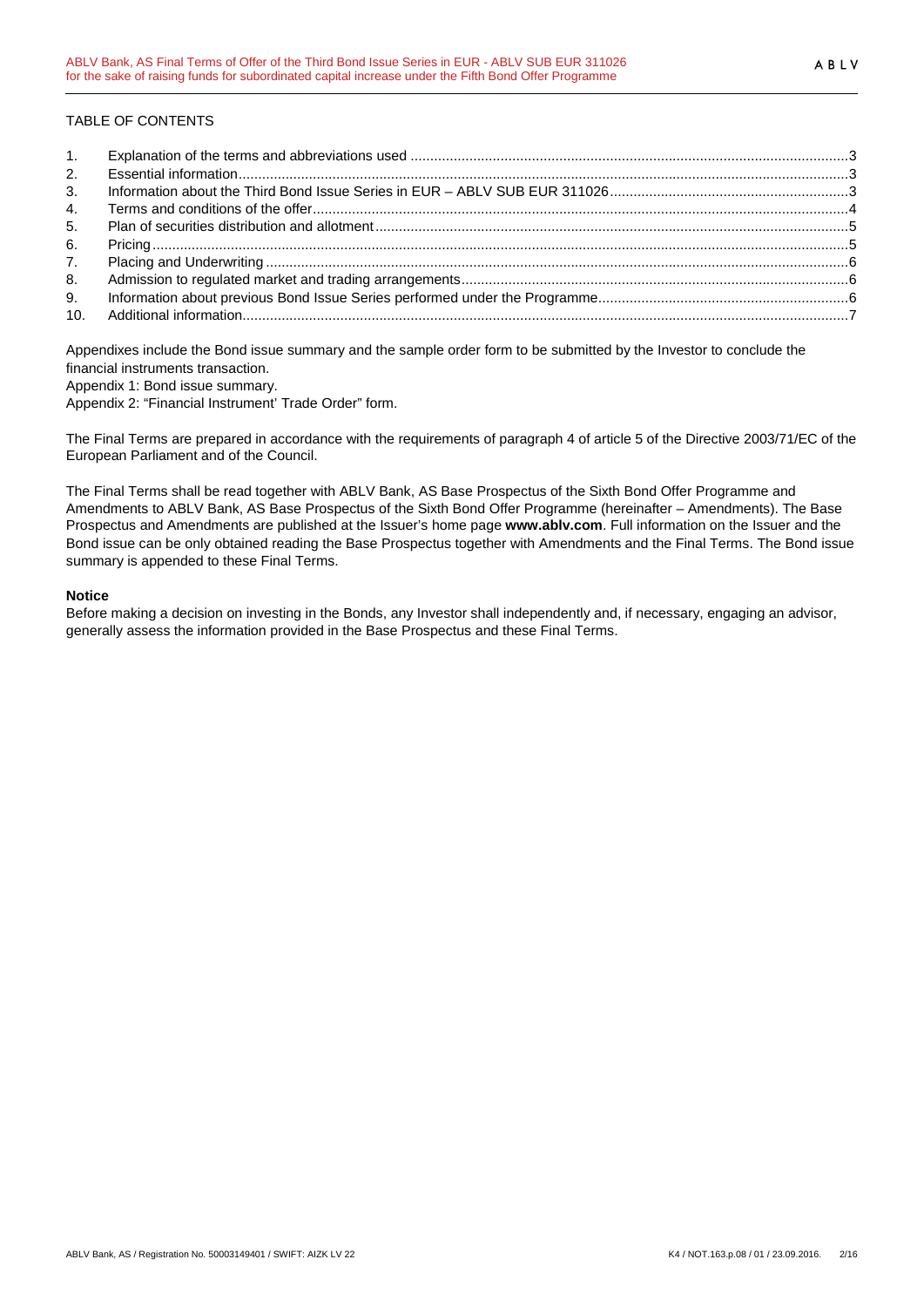### <span id="page-2-0"></span>**1.** Explanation of the terms and abbreviations used

**Third Bond Issue Series in EUR** or **ABLV SUB EUR 311026** – the Bonds that are issued pursuant to ABLV Bank, AS Base Prospectus of the Sixth Bond Offer Programme, Amendments and these Final Terms of Offer.

**Note:** the other terms and abbreviations used correspond to those included in the Base Prospectus.

#### <span id="page-2-1"></span>**2. Essential information**

2.1. Interest of natural and legal persons involved in the issue/ offer N/A

#### 2.2. Reasons for the offer

Objective of the Third Bond Issue Series in EUR shall be raising of funds for formation and increase of the ABLV Bank subordinated capital.

The Issuer informs the Investor that in case of the Issuer's insolvency the Investor's claims to the Issuer arising out of the Bonds will be satisfied after claims of all other creditors, but before satisfying claims of the shareholders.

### <span id="page-2-2"></span>**3. Information about the Third Bond Issue Series in EUR – ABLV SUB EUR 311026 (under the Sixth Bond Offer Programme)**

| Issuer:                                       | ABLV Bank, AS                                                            |
|-----------------------------------------------|--------------------------------------------------------------------------|
| Securities:                                   | <b>Bonds</b>                                                             |
| ISIN:                                         | LV0000802189                                                             |
| Type of securities:                           | In bearer form                                                           |
| Class of securities:                          | Without restraint on alienation                                          |
| Collateral:                                   | Not secured with pledge                                                  |
| Depository:                                   | Joint stock company Latvian Central Depository                           |
|                                               | Stock Exchange Nasdaq Riga                                               |
| Regulated market:                             | <b>Baltic Bond List</b>                                                  |
| Currency of the Bond issue:                   | EUR (euro)                                                               |
| Face value/total amount of the Bond issue:    | EUR 20 000 000.001                                                       |
|                                               | (twenty million euros)                                                   |
| Bond Face Value:                              | EUR 100.00                                                               |
|                                               | (one hundred euros)                                                      |
| Number of the Bonds:                          | 200 0001                                                                 |
|                                               | (twenty hundred thousand)                                                |
|                                               | • from 31 October 2016 till 31 October 2021:                             |
| Annual Interest Rate:                         | discount rate: fixed, 3.75%, calculated twice a year                     |
|                                               | from 1 November 2021 till 31 October 2026:                               |
|                                               | coupon rate: fixed, 3.75%, with coupon payment twice a year              |
| Date of the Interest Income calculation:      | 5 working days before the Interest Income payment date                   |
|                                               | • from 31 October 2016 till 31 October 2021:                             |
| Frequency and dates of the Interest Income    | no interest income is supposed to be paid (no coupon payments)           |
| payments:                                     | • during the period from 1 November 2021 till 31 October 2026:           |
|                                               | twice a year: on 31 October and 30 April,                                |
|                                               | starting from 30 April 2022, ending on 31 October 2026                   |
| Maturity date of the Bonds:                   | 31 October 2026                                                          |
|                                               | • The Issuer shall be entitled to prematurely redeem the part of the     |
| Premature redemption                          | Bond issue the initial placement of which was not performed;             |
| (call option):                                | The Issuer shall be entitled to redeem all Bonds starting from           |
|                                               | 31 October 2021 <sup>2</sup> .                                           |
| Early repayment claim                         | The Investor shall not be entitled to claim the Face Value and accrued   |
| (put option):                                 | interest to be repaid by the Issuer before maturity.                     |
| Arrangements for the amortisation of the loan | N/A                                                                      |
| Information on yield                          | Fixed interest rate is set for the Bonds. The Bond yield does not depend |
|                                               | on the changes in the base interest rate in the interbank market.        |
| Yield calculation method                      | Pursuant to paragraph 6.9 and 6.10 of the Base Prospectus                |
| Representation of the Investors               | Pursuant to paragraph 6.14 of the Base Prospectus                        |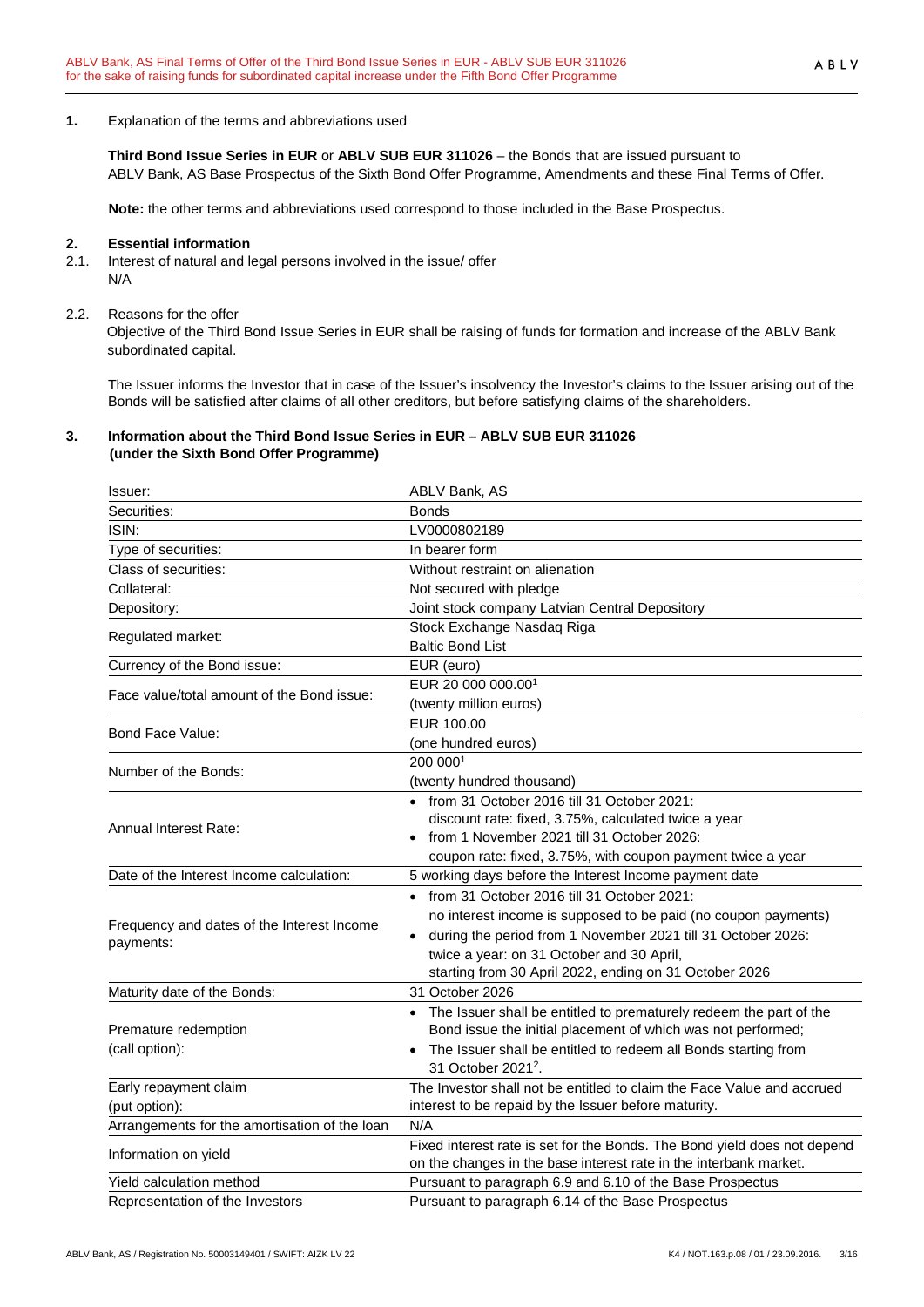|                                          | following decisions of ABLV Bank:<br>decision on the bond issue of the ordinary meeting of shareholders,<br>dated 7 April 2016 (Minutes No. 1, paragraph 5.11);<br>decision of the Board on approving the Base Prospectus of the<br>Sixth Bond Offer Programme, dated 7 April 2016 (Minutes No. V-27, |
|------------------------------------------|-------------------------------------------------------------------------------------------------------------------------------------------------------------------------------------------------------------------------------------------------------------------------------------------------------|
| Decisions on the Bond issue              | paragraph 1);<br>decision of the Board on the Base Prospectus of the Sixth Bond Offer<br>Programme including recommendations of the Financial and Capital<br>Market Commission, dated 22 April 2016 (Minutes No. V-31,<br>paragraph 1);                                                               |
|                                          | decision of the Board on the Amendments to ABLV Bank, AS Base<br>Prospectus of the Sixth Bond Offer Programme (Minutes No. V-48,<br>paragraph $2$ );                                                                                                                                                  |
|                                          | decision of the Board on approval of ABLV Bank, AS Final Terms of<br>Offer of the Third Bond Issue Series in EUR -<br>ABLV SUB EUR 311026 under the Sixth Bond Offer Programme,<br>dated 19 September 2016 (Minutes No. V-65).                                                                        |
| Issue date:                              | 31 October 2016                                                                                                                                                                                                                                                                                       |
| Public offer start date:                 | Not later than on 23 September 2016, the information shall be published<br>at the Issuer's home page www.ablv.com                                                                                                                                                                                     |
| Public offer end date:                   | The public offer start date is 29 September 2016<br>24 October 2016                                                                                                                                                                                                                                   |
| Decision on concluding the transactions: | Pursuant to paragraph 8.4 of the Base Prospectus, the decision on<br>concluding the transactions will be made on 27 October 2016                                                                                                                                                                      |
|                                          |                                                                                                                                                                                                                                                                                                       |

The Bonds are issued and public offering is performed pursuant to the

Settlement date: 31 October 2016

<sup>1</sup> Before the end of the public offer period, but not later than 4 (four) working days prior to the public offer end date, the Issuer may increase the Issue Series size. If amendments to the Final Terms are made, those shall be published in the same way as the Final Terms.

- 2 Pursuant to Article 63 of REGULATION (EU) No 575/2013 OF THE EUROPEAN PARLIAMENT AND OF THE COUNCIL of 26 June 2013 on prudential requirements for credit institutions and investment firms and amending Regulation (EU) No 648/2012, the following requirements apply to the bonds intended for raising subordinated capital and recognized as Tier 2 instruments:
	- original maturity of at least 5 (five) years;
	- the claim on the principal amount of the bonds under the provisions governing the instruments is wholly subordinated to claims of all non-subordinated creditors;
	- where the bonds include one or more call options, the options are exercisable at the sole discretion of the Issuer;
	- such bonds may not be called, redeemed or repurchased by the Issuer before the minimum period of 5 (five) years elapses, except in case of the Issuer's insolvency or liquidation;
	- the bonds intended for raising subordinated capital may be called, redeemed, or repurchased before maturity only given a prior permission of the competent authority and not before 5 (five) years after the date of issue;

as well as other requirements pursuant to Article 63 of REGULATION (EU) No 575/2013 OF THE EUROPEAN PARLIAMENT AND OF THE COUNCIL of 26 June 2013 on prudential requirements for credit institutions and investment firms and amending Regulation (EU) No 648/2012.

For the purposes of the Base Prospectus and these Final Terms, the Issuer shall be an institution that borrows funds by issuing the Bonds.

## <span id="page-3-0"></span>**4. Terms and conditions of the offer**

### 4.1. Initial placement process

The initial placement process is described in paragraph 8.4 of the Base Prospectus.

The total amount of the Third Bond Issue Series in EUR is EUR 20 000 000.00 (twenty million euros).

The public offer start date is 29 September 2016.

A representative of the Investment Company or the Investor itself, provided it has a financial instruments account opened with ABLV Bank, shall submit an order to the Issuer, using the sample form "Financial Instruments' Trade Order" appended hereto, on working days from 08:30 till 18:30. The order may also be submitted electronically, using a corresponding order form in ABLV Bank Internetbank.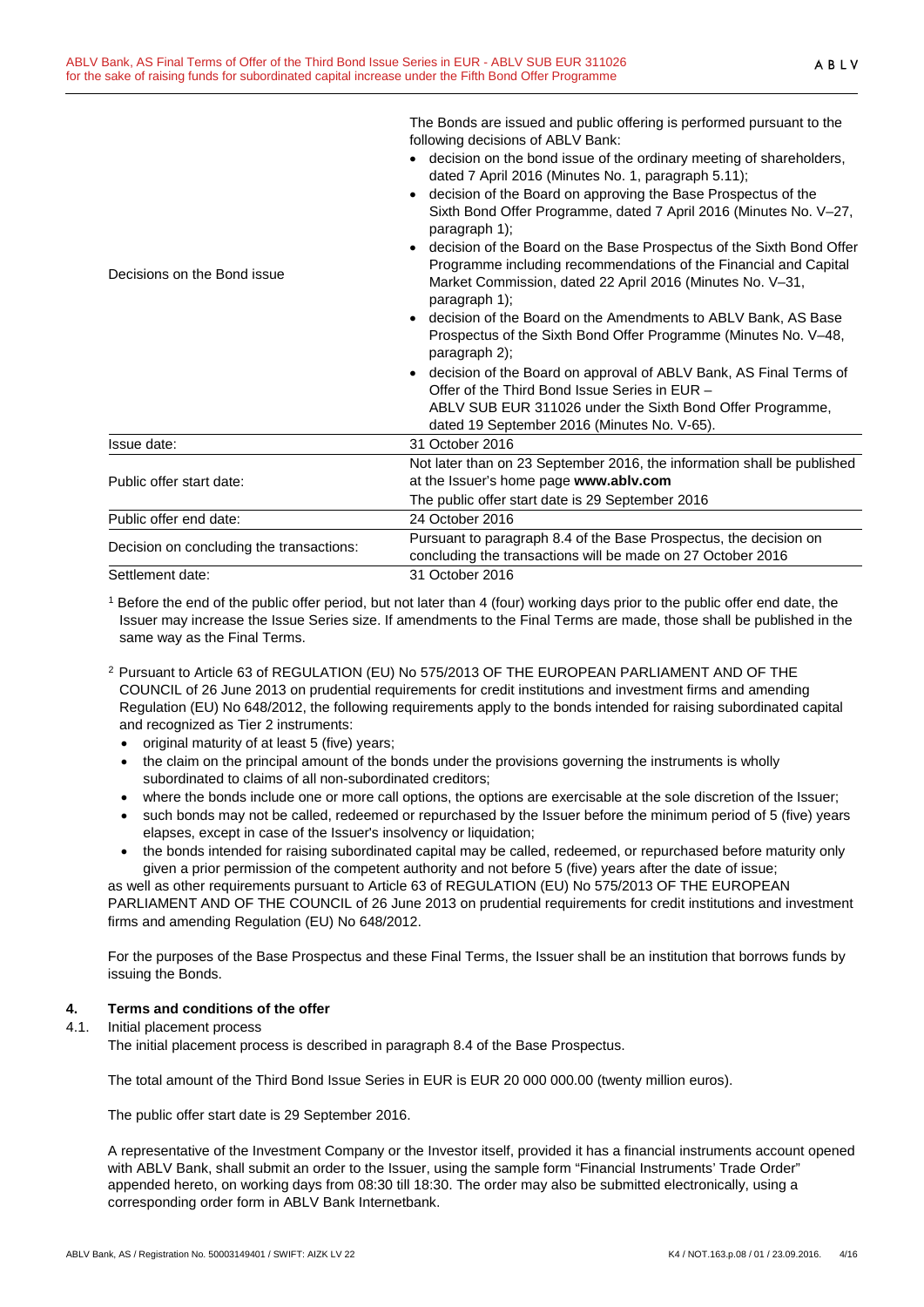The public offer end date shall be 24 October 2016. Orders shall be accepted by ABLV Bank till the end of the working day, i.e., 18:30, or electronically – till the end of the day, i.e., 24:00.

Information about the order submission can be obtained:

- by phone: + 371 6700 2777
- via e-mail: **ibas@ablv.com**

The orders submitted to the Issuer may not be altered or revoked.

- 4.2. A description of the possibility to reduce subscriptions and the manner for refunding excess amount paid by applicants N/A
- 4.3. Details of the minimum and / or maximum amount of application

Pursuant to paragraph 8.4 of the Base Prospectus, maximum number of the Bonds that a single Investor may apply for is not set. The Investor may not apply for purchasing less than 1 (one) Bond.

4.4. Settlement process

Within this Bond Issue Series, settlement under initial placement transactions shall be performed as follows:

• not applying the DVP principle, if agreed so by the underwriter and the Investor, or

• applying the DVP principle, regulated by the respective LCD rules On DVP Settlement for OTC Transactions. If the transaction parties agree on not applying the DVP principle, the moment of the Bonds' delivery and the moment of payment may be different. The Investor shall ensure funds in the respective account on the day agreed upon by the transaction parties, whereas the Bonds shall be credited to the Investor's account on the day agreed upon by the transaction parties.

DVP shall be executed on the T+2 day, where "T" stands for the day of concluding the Bond purchase transaction, and "2" is the 2nd (second) working day after the day of concluding the Bond purchase transaction.

The day of concluding the transaction shall be the day of making the decision on concluding the transaction – for this Series it is set to be 27 October 2016.

The settlement date under the Third Bond Issue Series in EUR shall be 31 October 2016.

4.5. Information about results

Pursuant to paragraph 8.6 of the Base Prospectus, information on the initial placement results will be published at the Issuer's home page **www.ablv.com** within 10 (ten) working days after the public offer end date.

4.6. The procedure for the exercise of any right of pre-emption, the negotiability of subscription rights and the treatment of subscription rights not exercised. N/A

## <span id="page-4-0"></span>**5. Plan of securities distribution and allotment**

- 5.1. Offering the Bonds simultaneously in the markets of two or more countries N/A
- 5.2. Notification to applicants of the Bond amount allotted The Bank shall send a confirmation of the concluded transaction to the Investor, following the procedure set forth in ABLV Capital Markets, IBAS, General Terms of Business. The General Terms of Business are available at the Issuer's home page **[www.ablv.com](http://www.ablv.com/)**.

### <span id="page-4-1"></span>**6. Pricing**

- 6.1. Initial placement price of a Bond Initial placement price of a Bond is set to be **83.047%** of the Bond's face value. The Bond's face value is EUR 100.00 (one hundred euros).
- 6.2. Pricing method

ABLV Bank Board will determine the Bonds' price depending on the situation in secondary market of similar securities then present and, in particular, based on evaluation of the demand in the securities market and yield of comparable market instruments. The price determined by ABLV Bank for the Bond Issue Series shall be the same for all Investors and shall remain constant throughout the whole initial placement period.

6.3. Application of expenses and taxes

Purchasing the Bonds during the initial placement period, the Investor will have to transfer just set Bond sale price to the Issuer for each Bond unit being purchased.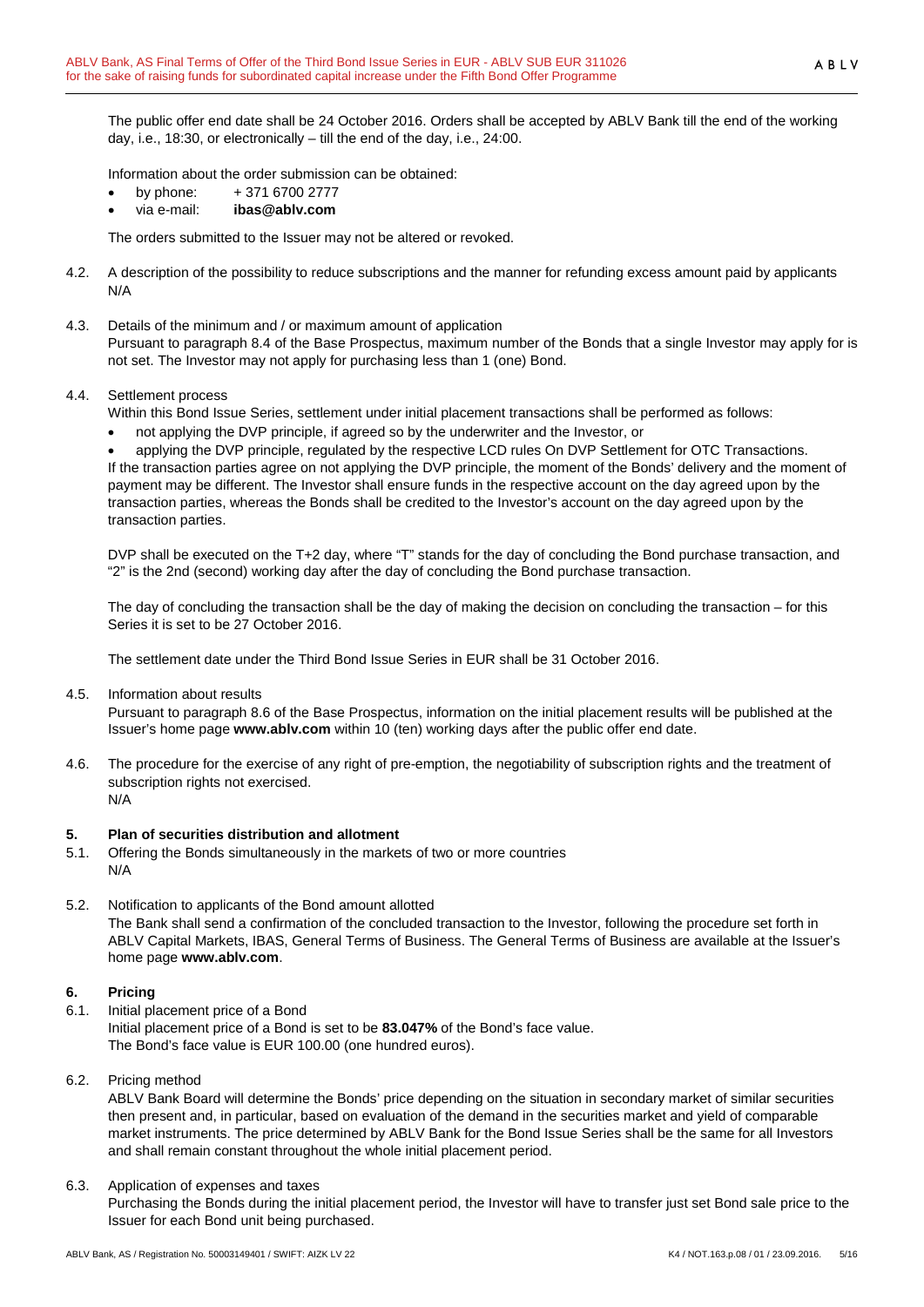Additional expenses under the transaction, which might include, without limitation, fees for account opening, for transaction conclusion and execution, may vary in different Investment Companies, and the Investor can find those out in the respective Investment Company engaged by the Investor in concluding the Bonds' purchase transaction as intermediary. ABLV Bank will not receive the said fees and payments charged by other Investment Companies and shall not be responsible for those additional expenses.

The Issuer shall be responsible for withholding and payment of taxes in compliance with the procedures and amount stated in the Republic of Latvia normative acts. The Issuer shall not be responsible for payment of taxes where the Republic of Latvia normative acts do not stipulate the Issuer's duty to assess and withhold the tax amount before making Interest Income payments.

## <span id="page-5-0"></span>**7. Placing and Underwriting**

- 7.1. Offer coordinator
- N/A
- 7.2. Depository

Joint stock company Latvian Central Depository, legal address: 1 Vaļņu Street, Riga, Latvia.

- 7.3. Entities agreeing to underwrite the issue N/A
- 7.4. Time of reaching the underwriting agreement N/A

## <span id="page-5-1"></span>**8. Admission to regulated market and trading arrangements**

8.1. Term and conditions of admission to regulated market

Pursuant to paragraph 9 of the Base Prospectus, application for admitting the Bonds to the regulated market will be prepared in accordance with the Stock Exchange requirements and submitted within 3 (three) months after the end of the initial placement at the latest.

8.2. Regulated market

Stock Exchange Nasdaq Riga, Baltic Bond List.

8.3. Entities which have a firm commitment to act as intermediaries in secondary trading, providing liquidity through bid and offer rates and description of the main terms of their commitment N/A

## <span id="page-5-2"></span>**9. Information about previous Bond Issue Series performed under the Programme**

- One issue performed under ABLV Bank, AS, First Offer Programme,
- Three issues performed under ABLV Bank, AS, Second Offer Programme,
- Three issues performed under ABLV Bank, AS, Third Offer Programme,
- Five issues performed under ABLV Bank, AS, Fourth Offer Programme,
- Seven issues performed under ABLV Bank, AS, Fifth Offer Programme and
- Two issues performed under ABLV Bank, AS, Sixth Offer Programme

have been included in the Baltic Bond List of the Stock Exchange Nasdaq Riga regulated markets.

Under ABLV Bank, AS, Sixth Offer Programme, there were two issues performed and included to securities lists of Nasdaq Riga regulated markets:

|                                | Straight coupon bonds in USD | Straight coupon bonds in EUR |
|--------------------------------|------------------------------|------------------------------|
| <b>ISIN</b>                    | LV0000802072                 | LV0000802080                 |
| Issue size                     | USD 75 000 000,00            | EUR 20 000 000,00            |
| Issue name                     | ABLV FXD USD 110718          | ABLV FXD EUR 110718          |
| Coupon rate (p.a.)             | Fixed: 1.85%                 | Fixed: 0.70%                 |
| Current interest income period | 11.07.2016 - 10.01.2017      | 11.07.2016 - 10.01.2017      |
| Issue date                     | 11.07.2016                   | 11.07.2016                   |
| Maturity date                  | 11.07.2018                   | 11.07.2018                   |

Simultaneously with the Third Bond Issue Series in EUR, the following public offering is performed under the Sixth Bond Offer Programme:

- Second Bond Issue Series in USD ABLV FXD USD 311018 straight 2-year bonds;
- Second Bond Issue Series in EUR ABLV FXD EUR 311018 straight 2-year bonds.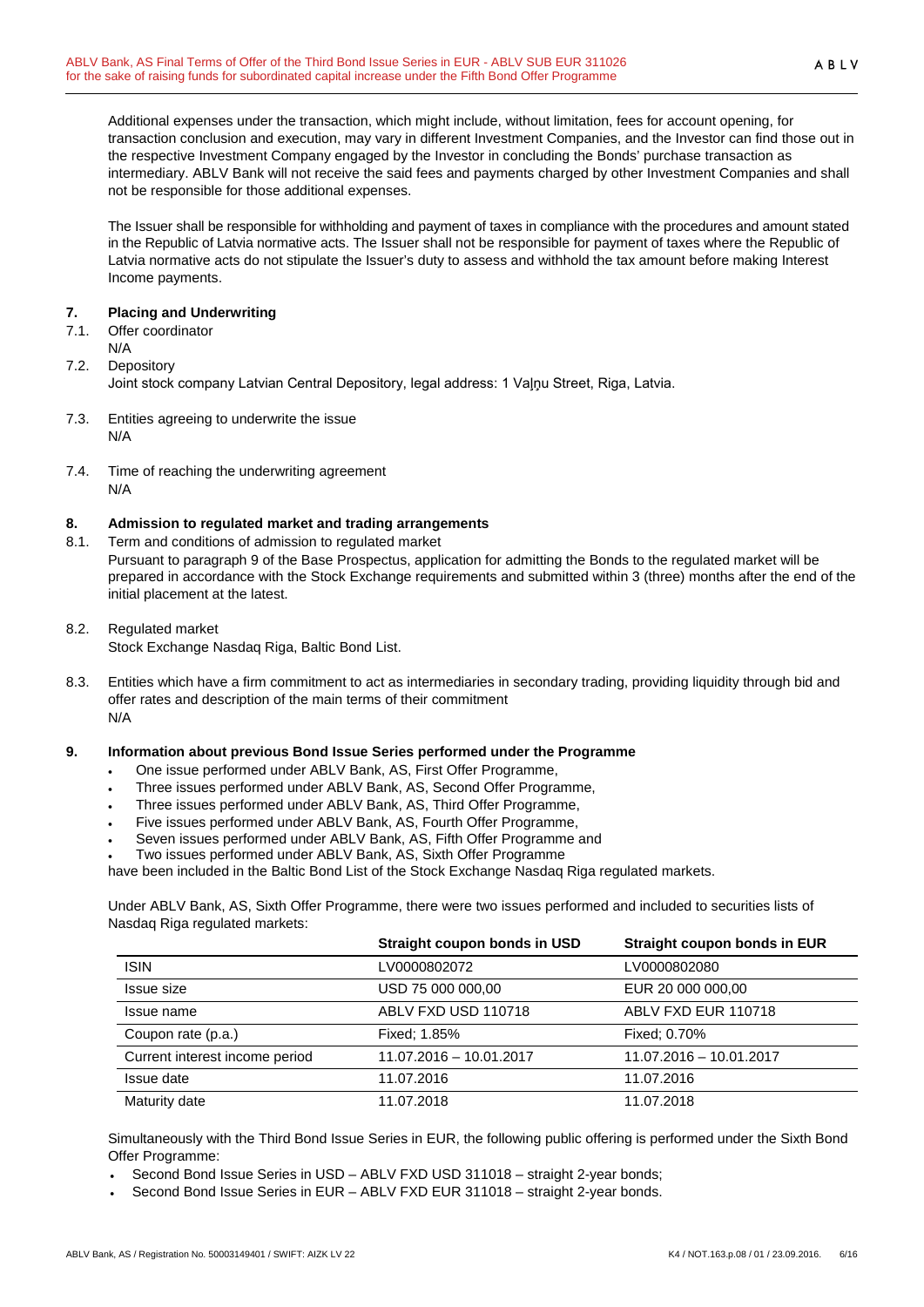The Investors can find the information about issues performed under the First, Second, Third, Fourth, Fifth and Sixth Offer Programmes and their Final Terms at ABLV Bank, AS home page **[www.ablv.com](http://www.ablv.com/)**.

## <span id="page-6-0"></span>**10. Additional information**

- 10.1. Advisors connected with the Bond issue N/A
- 10.2. Information about the Bond issue provided by third parties N/A
- 10.3. Credit ratings assigned to the Bonds N/A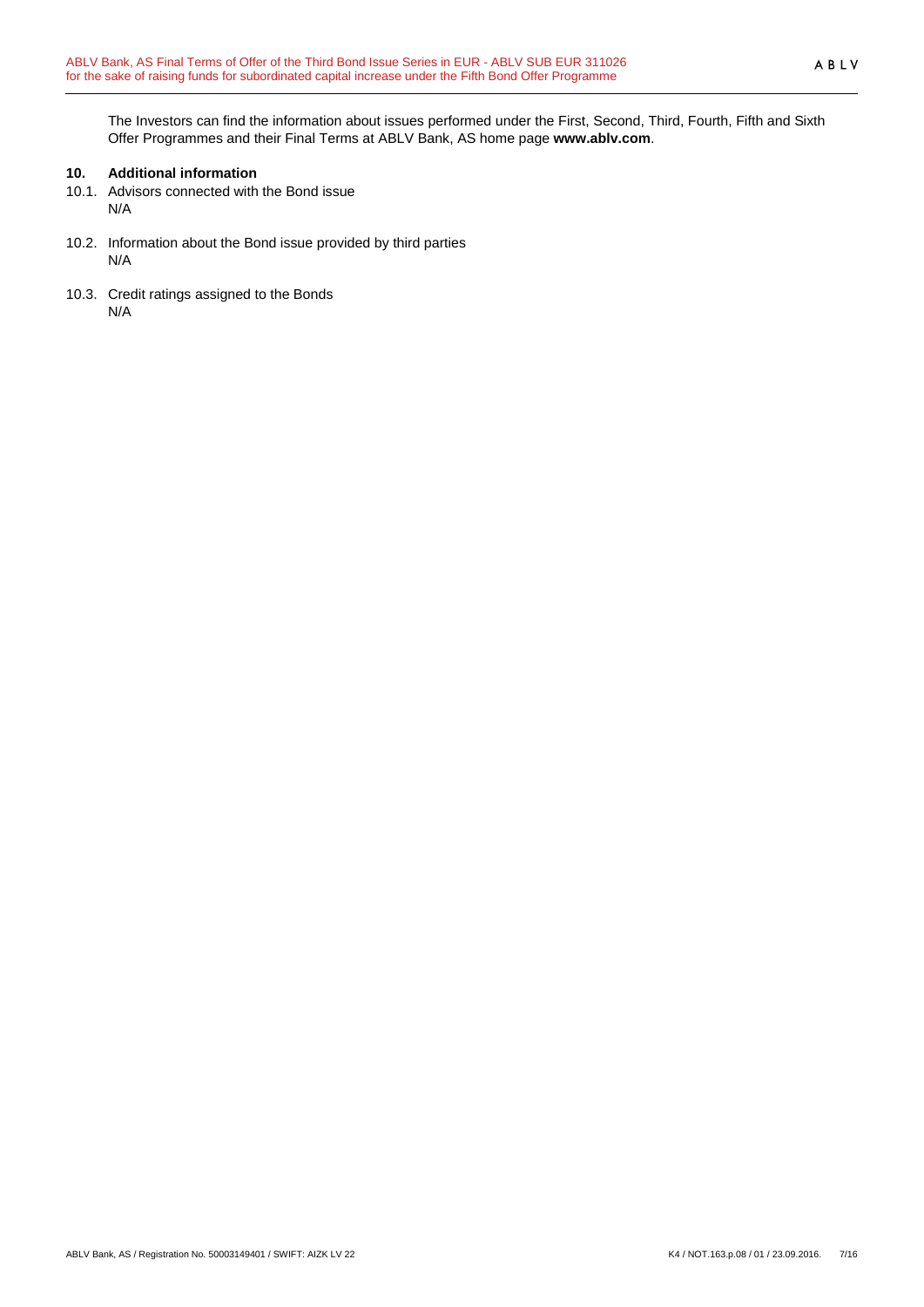| Name, surname    | <b>Position held</b>                                                   | <b>Signature</b> |  |
|------------------|------------------------------------------------------------------------|------------------|--|
| Ernests Bernis   | Chairman of the Board.<br>Chief Executive Officer (CEO)                |                  |  |
| Vadims Reinfelds | Deputy Chairman of the Board,<br>Deputy Chief Executive Officer (dCEO) |                  |  |
| Māris Kannenieks | Member of the Board,<br>Chief Financial Officer (CFO)                  |                  |  |
| Edgars Pavlovičs | Member of the Board,<br>Chief Risk Officer (CRO)                       |                  |  |
| Aleksandrs Pāže  | Member of the Board,<br>Chief Compliance Officer (CCO)                 |                  |  |
| Rolands Citajevs | Member of the Board,<br>Chief Information Officer (CIO)                |                  |  |
| Romans Surnačovs | Member of the Board,<br>Chief Operating Officer (COO)                  |                  |  |

The Final Terms were approved at ABLV Bank, AS Board session on 19 September 2016.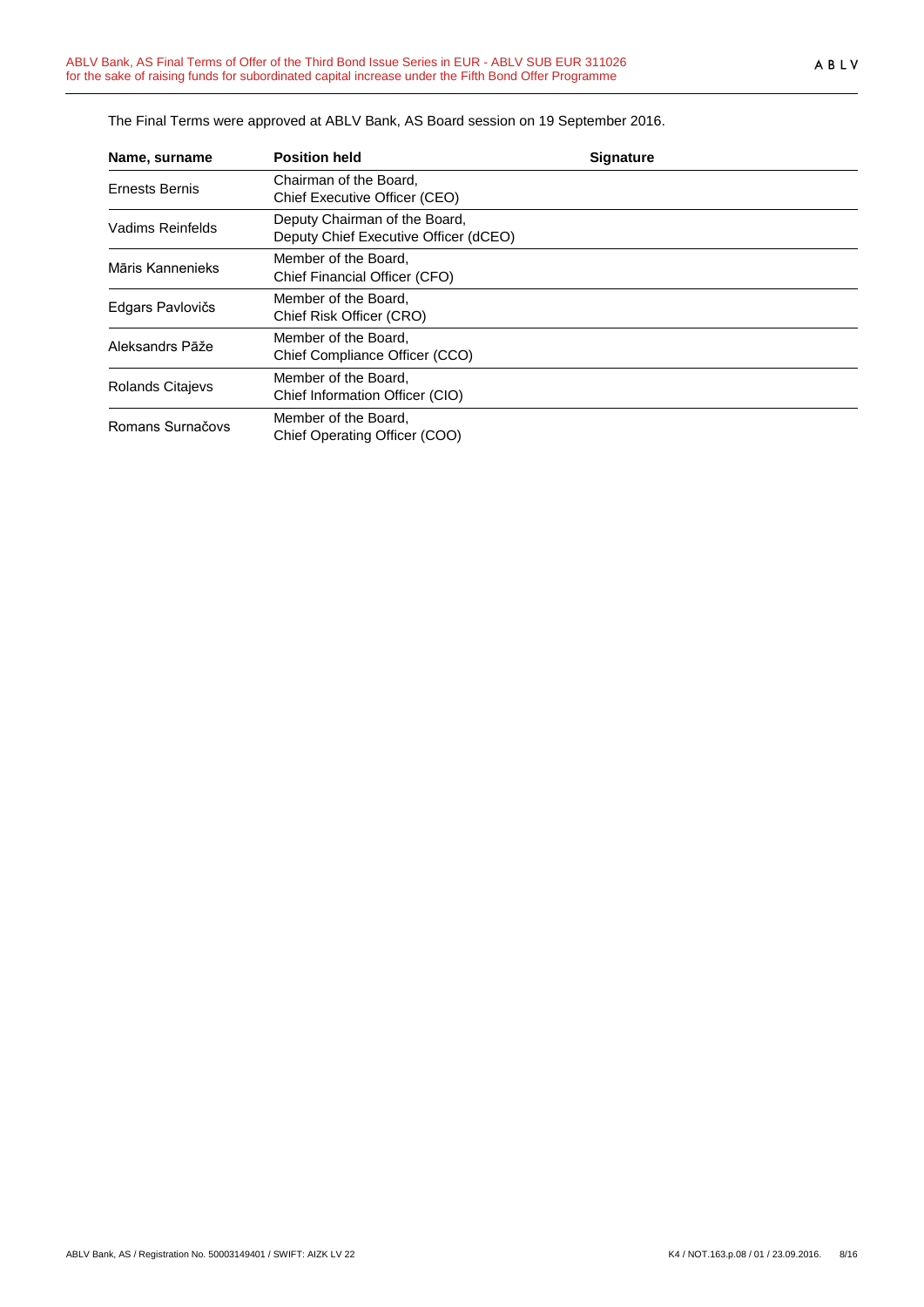#### Summary of the Bond issue

A.1

Appendix 1

Section A. Introduction and warnings

The summary shall be deemed the introduction of the Base Prospectus.

Any decision on investing in the Bonds shall be based on the Investor's judgement on the whole Base Prospectus and the respective Final Terms of the Bond issue.

Should any claim be lodged to a court regarding the information provided in the Base Prospectus, if necessary, the Investor lodging the claim to a court in accordance with normative acts of the respective member state shall cover the

costs of translating the Base Prospectus before the proceedings are initiated. The persons responsible for the information provided in the Base Prospectus, including persons that translated the same and applied for its notification, may be held civilly liable only where the summary is misleading, inaccurate, or inconsistent with other sections of the Base Prospectus, or fails to provide the most essential information that would aid the Investors when considering whether to invest in the Bonds.

|      | Section B. Issuer                                                                                                                          |                                                                                                                                                                                                                                                                                                                                                   |
|------|--------------------------------------------------------------------------------------------------------------------------------------------|---------------------------------------------------------------------------------------------------------------------------------------------------------------------------------------------------------------------------------------------------------------------------------------------------------------------------------------------------|
| B.1  | Legal and commercial<br>name of the Issuer                                                                                                 | ABLV Bank, AS.                                                                                                                                                                                                                                                                                                                                    |
| B.2  | The domicile and legal<br>form of the Issuer, the<br>legislation under which<br>the Issuer operates<br>and its country of<br>incorporation | ABLV Bank is a joint stock company registered in the Republic of Latvia, which carries out its<br>operations in accordance with the Republic of Latvia legal acts, the European Union normative<br>acts, and the issued licence that allows rendering all financial services stated in the Credit<br>Institution Law.                             |
| B.3  | Description of, and key<br>factors relating to, the<br>nature of the Issuer's<br>current operations and<br>its principal activities        | Major lines of ABLV Bank business are rendering of tailored services to private and corporate<br>customers in Latvia, as well as export of high-quality financial services to foreign customers from<br>the EEA and CIS states. The Issuer's place of rendering the services is the Republic of Latvia.                                           |
| B.4a | Description of the most<br>significant recent<br>trends affecting the<br>Issuer and the<br>industries in which it<br>operates              | As at the day of producing the Final Terms, there is no information on any detected trends that<br>might have significant negative effect on operations of ABLV Bank, AS, or the banking sector in<br>2016. In 2016, liquidity and capitalization level in the banking sector remain high.<br>ABLV Bank, AS plans gradual natural growth in 2016. |
| B.4b | Description of any<br>known trends affecting<br>the Issuer and the<br>industries in which it<br>operates                                   | As at the day of producing the Final Terms, there is no information on any detected trends,<br>events, claims, or obligations that might have significant negative effect on further operations of<br>ABLV Bank, AS or the Republic of Latvia credit institution sector.                                                                          |

The information provided in the table below completely matches that presented in ABLV Bank consolidated report for H1 2016.

|     |                                       |    | No Company                                             | Country<br>оf<br>Incorpo-<br>ration | Registration<br>number | <b>Business profile</b>   | Share in<br>the<br>entity's<br>capital<br>(%) | Share in the<br>entity's<br>capital<br>with voting<br>rights (%) |
|-----|---------------------------------------|----|--------------------------------------------------------|-------------------------------------|------------------------|---------------------------|-----------------------------------------------|------------------------------------------------------------------|
|     |                                       |    | ABLV Bank, AS                                          | LV                                  | 50003149401            | <b>Financial services</b> | 100                                           | 100                                                              |
| B.5 | Issuer's position within<br>the group | 2. | ABLV Bank Luxembourg,<br>S.A.                          | LU                                  | B 162048               | <b>Financial services</b> | 100                                           | 100                                                              |
|     |                                       | 3. | <b>ABLV Consulting Services,</b><br>AS                 | LV                                  | 40003540368            | Consulting<br>services    | 100                                           | 100                                                              |
|     |                                       | 4. | <b>ABLV Advisory Services</b>                          | LV                                  | 40103964811            | Consulting<br>Services    | 100                                           | 100                                                              |
|     |                                       | 5. | <b>ABLV Corporate Services</b><br>Holding Company, SIA | LV                                  | 40103799987            | Holding company           | 100                                           | 100                                                              |
|     |                                       | 6. | <b>ABLV Corporate Services,</b><br><b>SIA</b>          | LV                                  | 40103283479            | Consulting<br>services    | 100                                           | 100                                                              |
|     |                                       | 7. | <b>ABLV Corporate Services,</b><br>LTD                 | CY                                  | HE273600               | Consulting<br>services    | 100                                           | 100                                                              |

ABLV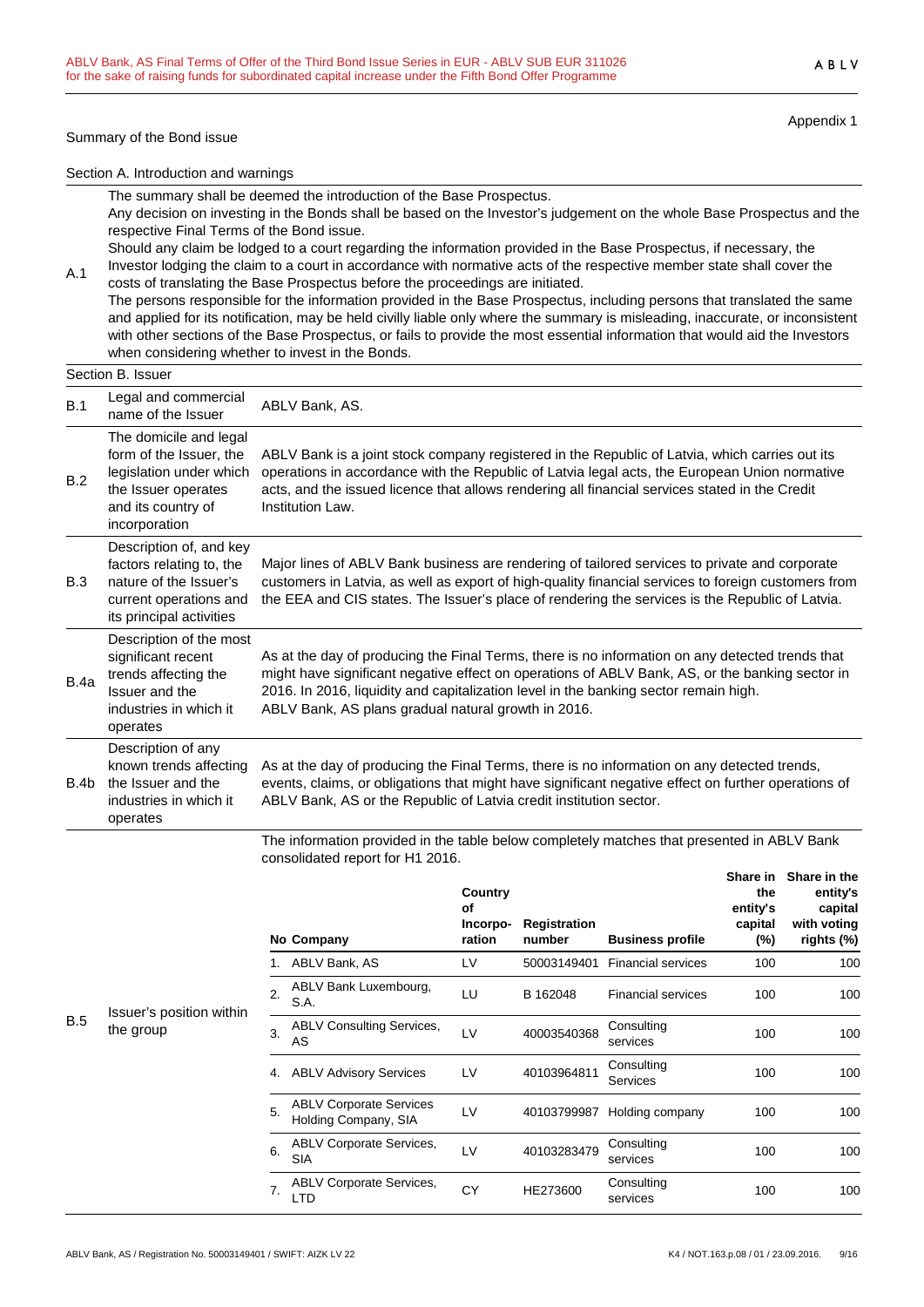|     | No Company                                    | Country<br>οf<br>Incorpo-<br>ration | Registration<br>number | <b>Business profile</b>                                        | the<br>entity's<br>capital<br>$(\%)$ | Share in Share in the<br>entity's<br>capital<br>with voting<br>rights (%) |
|-----|-----------------------------------------------|-------------------------------------|------------------------|----------------------------------------------------------------|--------------------------------------|---------------------------------------------------------------------------|
| 8.  | Pillar Holding Company, KS                    | LV                                  | 40103260921            | Holding company                                                | 100                                  | 100                                                                       |
| 9.  | Pillar, SIA                                   | LV                                  | 40103554468            | Holding company                                                | 100                                  | 100                                                                       |
|     | 10. Pillar 2, 12 & 14, SIA                    | LV                                  | 50103313991            | Real estate<br>transactions                                    | 100                                  | 100                                                                       |
|     | 11. Pillar 3, SIA                             | LV                                  | 40103193067            | Real estate<br>transactions                                    | 100                                  | 100                                                                       |
|     | 12. Pillar 4 & 6, SIA                         | LV                                  | 40103210494            | Real estate<br>transactions                                    | 100                                  | 100                                                                       |
|     | 13. Pillar 7 & 8, SIA                         | LV                                  | 40103240484            | Real estate<br>transactions                                    | 100                                  | 100                                                                       |
|     | 14. Pillar 9, SIA                             | LV                                  | 40103241210            | Real estate<br>transactions                                    | 100                                  | 100                                                                       |
|     | 15. Pillar 11, SIA                            | LV                                  | 40103258310            | Real estate<br>transactions                                    | 100                                  | 100                                                                       |
|     | 16. Pillar 18, SIA                            | LV                                  | 40103492079            | Real estate<br>transactions                                    | 100                                  | 100                                                                       |
|     | 17. Pillar 19, SIA                            | LV                                  | 40103766952            | Real estate<br>transactions                                    | 100                                  | 100                                                                       |
|     | 18. Pillar 20, SIA                            | LV                                  | 40103903056            | Real estate<br>transactions                                    | 100                                  | 100                                                                       |
|     | 19. Pillar 21, SIA                            | LV                                  | 40103929286            | Real estate<br>transactions                                    | 100                                  | 100                                                                       |
|     | 20. Pillar 22, SIA                            | LV                                  | 50103966301            | Real estate<br>transactions                                    | 100                                  | 100                                                                       |
|     | 21. Pillar Investment Group, SIA              | LV                                  | 50003831571            | Holding companies<br>activities                                | 88                                   | 88                                                                        |
|     | 22. Pillar Investment 1, SIA                  | LV                                  | 50103247681            | Own Real Estate<br>Management                                  | 88                                   | 88                                                                        |
|     | 23. Pillar Investment 2, SIA                  | LV                                  | 40103963977            | Own Real Estate<br>Management                                  | 88                                   | 88                                                                        |
|     | 24. Pillar Investment 3, SIA                  | LV                                  | 50103994841            | Own Real Estate<br>Management                                  | 88                                   | 88                                                                        |
|     | 25. Pillar Management, SIA                    | LV                                  | 40103193211            | Real estate<br>transactions                                    | 100                                  | 100                                                                       |
|     | 26. Pillar Architekten, SIA                   | LV                                  | 40103437217            | Designing and<br>authorship<br>supervision                     | 100                                  | 100                                                                       |
|     | 27. Pillar RE Services, SIA                   | LV                                  | 40103731804            | Parking place<br>services                                      | 100                                  | 100                                                                       |
|     | 28. Pillar Contractor, SIA                    | LV                                  | 40103929498            | Management and<br>coordination of<br>construction<br>processes | 100                                  | 100                                                                       |
|     | 29. New Hanza City, SIA                       | LV                                  | 40103222826            | Infrastructure<br>maintenance                                  | 100                                  | 100                                                                       |
|     | 30. NHC Utilities, SIA                        | LV                                  | 40103693339            | Infrastructure<br>management                                   | 100                                  | 100                                                                       |
| 31. | ABLV Asset Management,<br><b>IPAS</b>         | LV                                  | 40003814724            | <b>Financial services</b>                                      | 90                                   | 100                                                                       |
|     | 32. ABLV Capital Markets, IBAS                | LV                                  |                        | 40003814705 Financial services                                 | 90                                   | 100                                                                       |
| 33. | <b>ABLV Private Equity</b><br>Management, SIA | LV                                  | 40103286757            | Investment<br>project                                          | 100                                  | 100                                                                       |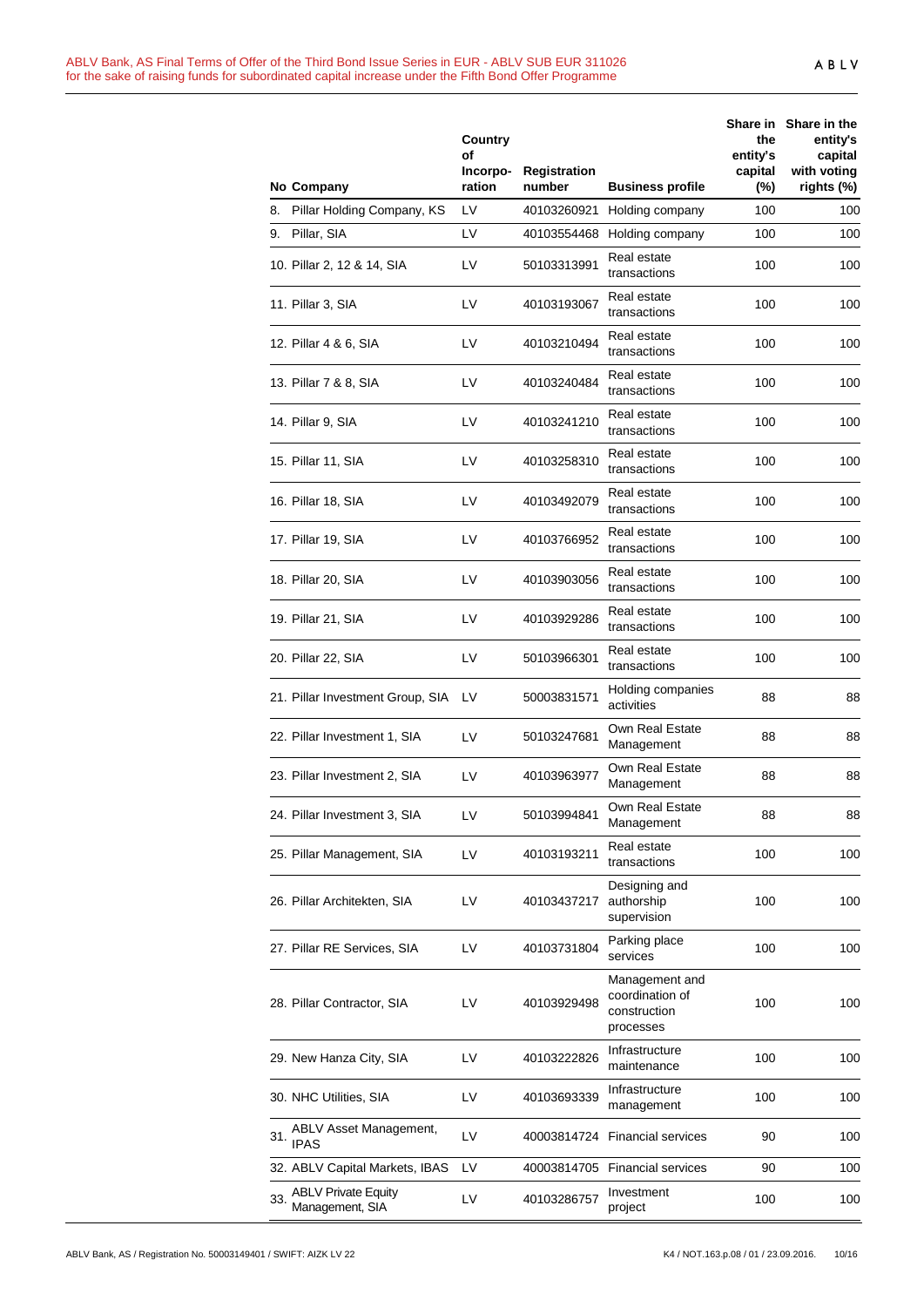|            |                       |                                                                                                                                                                                                 |    |             | management                |     |        |
|------------|-----------------------|-------------------------------------------------------------------------------------------------------------------------------------------------------------------------------------------------|----|-------------|---------------------------|-----|--------|
|            |                       | 34. PEM 1, SIA                                                                                                                                                                                  | LV | 40103551353 | Electricity<br>generation | 100 | 100    |
|            |                       | 35. ABLV Private Equity Fund<br>2010. KS                                                                                                                                                        | LV | 40103307758 | Investment<br>activities  | 100 | 100    |
|            |                       | Interest in ABLV Bank, in percentage terms of the voting shares, as at 30 June 2016:                                                                                                            |    |             |                           |     |        |
|            |                       | Ernests Bernis and Nika Berne (direct and indirect interest)                                                                                                                                    |    |             |                           |     | 43.27% |
|            |                       | Olegs Fils (indirect interest)                                                                                                                                                                  |    |             |                           |     | 43.28% |
| <b>B.6</b> | Issuer's shareholders | 15 legal entities and 119 individuals                                                                                                                                                           |    |             |                           |     | 13.45% |
|            |                       | Shareholders of ABLV Bank, AS, voting shares have no different voting rights.<br>ABLV Bank, AS is controlled by its shareholders pursuant to the procedures set forth in the<br>Commercial Law. |    |             |                           |     |        |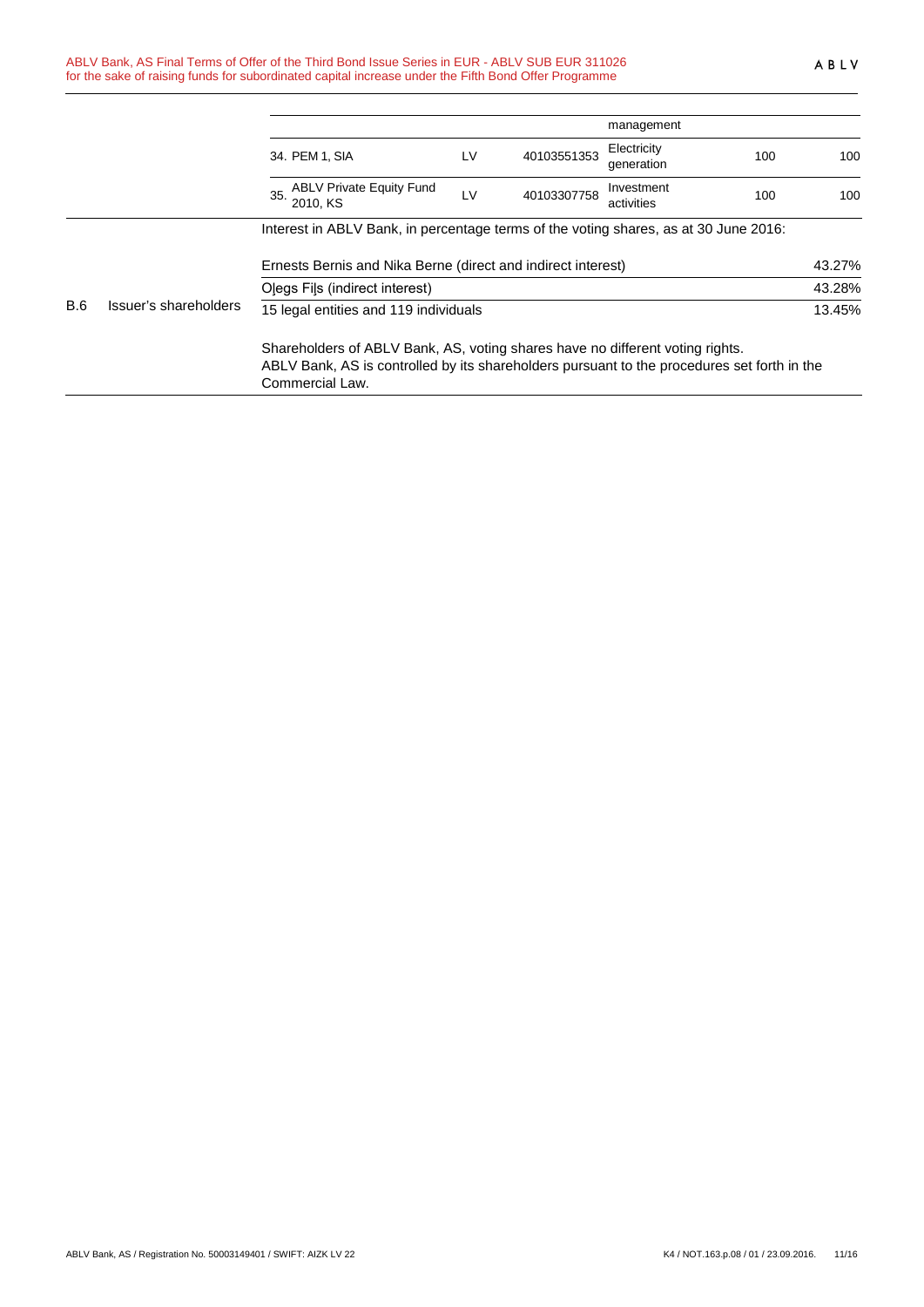|            |                       |                                                                       | 30.06.2016.       | 31.12.2015.     |
|------------|-----------------------|-----------------------------------------------------------------------|-------------------|-----------------|
|            |                       | <b>Assets</b>                                                         | <b>EUR '000</b>   | <b>EUR '000</b> |
|            |                       | Cash and deposits with central banks                                  | 226 631           | 448 187         |
|            |                       | Balances due from credit institutions                                 | 686 502           | 671 772         |
|            |                       | Derivatives                                                           | 63                | 121             |
|            |                       | Financial assets at fair value through profit or loss                 | 19 444            | 22 2 86         |
|            |                       | Available-for-sale financial assets                                   | 1 200 373         | 1780 554        |
|            |                       | Loans                                                                 | 985 428           | 873 499         |
|            |                       | Held-to-maturity investments                                          | 957 329           | 965 253         |
|            |                       | Investments in subsidiaries                                           | 108 586           | 111 266         |
|            |                       | Investments in associates                                             | 8770              | 8770            |
|            |                       | Investment properties                                                 | 25 063            | 25 069          |
|            |                       | Property and equipment                                                | 9667              | 9529            |
|            |                       | Intangible assets                                                     | 5719              | 6036            |
|            |                       | Current corporate income tax receivables                              | 2 8 0 4           | 3 0 4 2         |
|            |                       | Deferred corporate income tax                                         |                   |                 |
|            |                       |                                                                       |                   |                 |
|            |                       | Repossessed real estate<br>Other assets                               | 6922              | 2737            |
|            |                       | <b>Total assets</b>                                                   | 4 243 301         | 4 928 121       |
|            |                       |                                                                       |                   |                 |
|            |                       | <b>Liabilities</b>                                                    |                   |                 |
|            |                       | Derivatives                                                           | 18                | 365             |
|            |                       | Balances held with Bank of Latvia                                     | 50 000            | 180 072         |
| <b>B.7</b> | Financial information | Demand deposits from credit institutions                              | 50 498            | 63 294          |
|            |                       | Deposits                                                              | 3 251 345         | 3793192         |
|            |                       | Current corporate income tax liabilities                              | $\qquad \qquad -$ |                 |
|            |                       | Other liabilities                                                     | 13 979            | 35 072          |
|            |                       | Deferred corporate income tax                                         | 652               | 1 0 0 1         |
|            |                       | <b>Issued securities</b>                                              | 565 817           | 558 411         |
|            |                       | Subordinated deposits                                                 | 15 387            | 15 261          |
|            |                       | <b>Total liabilities</b>                                              | 3 947 696         | 4646668         |
|            |                       | Shareholders' equity                                                  |                   |                 |
|            |                       | Paid-in share capital                                                 | 38 000            | 35 300          |
|            |                       | Share premium                                                         | 132 423           | 96 918          |
|            |                       | Reserve capital and other reserves                                    | 2 1 3 4           | 2 1 3 4         |
|            |                       | Fair value revaluation reserve of available-for-sale financial assets | 8978              | 9497            |
|            |                       | Retained earnings brought forward                                     | 68769             | 68 565          |
|            |                       | Retained earnings for the period                                      | 45 301            | 69 039          |
|            |                       | Attributable to the equity holders of the bank                        | 295 605           | 281 453         |
|            |                       | <b>Non-controlling interests</b>                                      |                   |                 |
|            |                       | Total shareholders' equity                                            | 295 605           | 281 453         |
|            |                       | Total liabilities and shareholders' equity                            | 4 243 301         | 4 928 121       |
|            |                       | <b>Memorandum items</b>                                               |                   |                 |
|            |                       | Contingent liabilities                                                | 9 3 0 0           | 9516            |
|            |                       | Financial commitments                                                 | 83716             | 68 907          |
|            |                       |                                                                       |                   |                 |

## **Statements of financial position as at 30 June 2016 and 31 December 2015**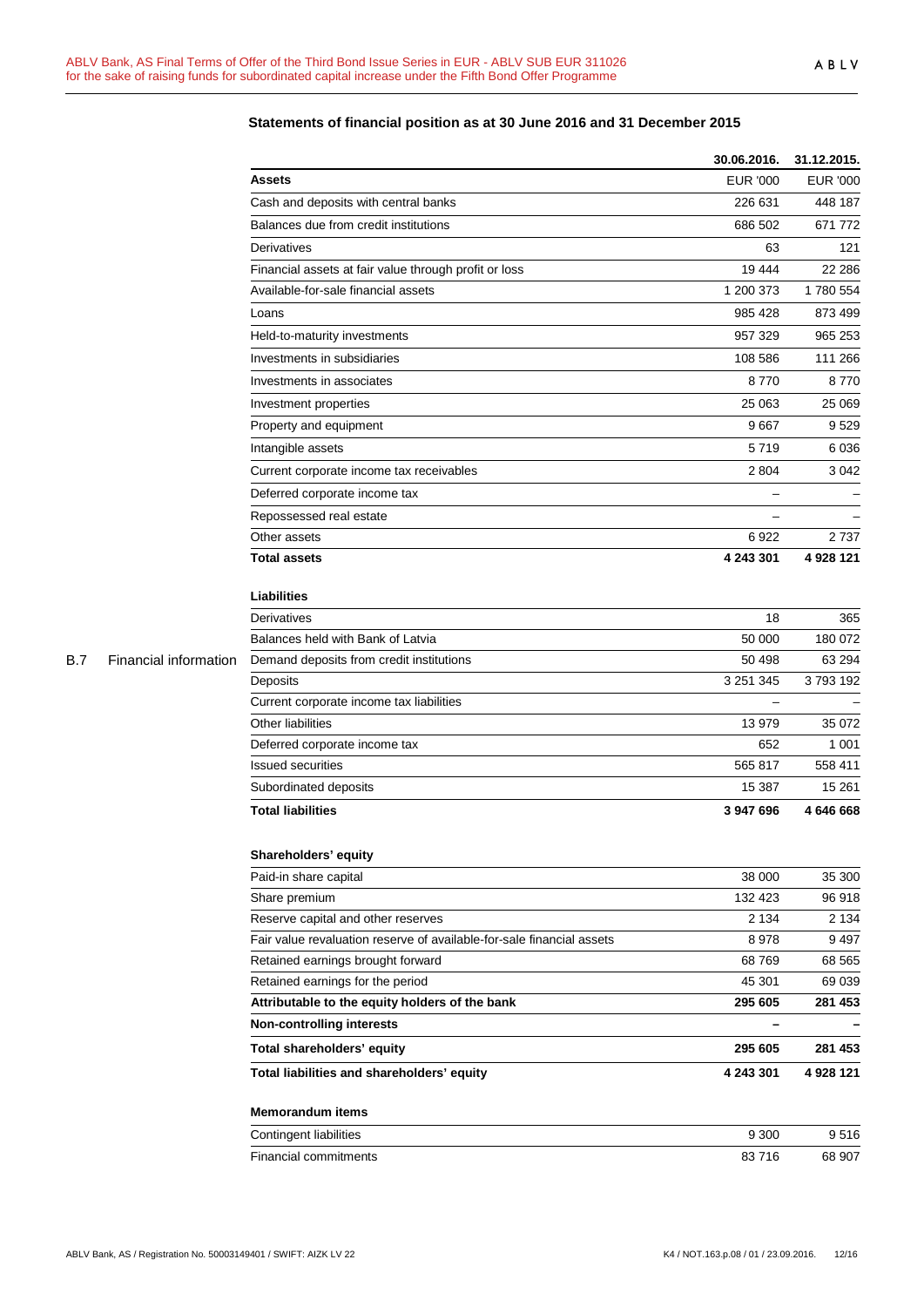| B.8         | Key pro forma<br>financial information                                                                                            | In 2016, ABLV Bank will continue the work on strengthening the compliance and risk management<br>functions. A number of projects aimed at automation of supervision processes is planned to be<br>accomplished. Tense situation in financial markets and target regions of ABLV Bank, as well as<br>growing requirements of different supervisory institutions, do not allow expecting the business<br>development to be as rapid as in previous years, but since ABLV Bank business model is efficient<br>and risk management - strong and elaborate, the results can be forecasted to be similar to those<br>in 2015.<br>The above information addresses a hypothetical situation and, therefore, does not represent the                                                                                                                                                                                                                                               |
|-------------|-----------------------------------------------------------------------------------------------------------------------------------|--------------------------------------------------------------------------------------------------------------------------------------------------------------------------------------------------------------------------------------------------------------------------------------------------------------------------------------------------------------------------------------------------------------------------------------------------------------------------------------------------------------------------------------------------------------------------------------------------------------------------------------------------------------------------------------------------------------------------------------------------------------------------------------------------------------------------------------------------------------------------------------------------------------------------------------------------------------------------|
| <b>B.9</b>  | Profit forecast                                                                                                                   | Issuer's actual financial position or results.<br>ABLV Bank made no profit forecasts for the following periods of operations.                                                                                                                                                                                                                                                                                                                                                                                                                                                                                                                                                                                                                                                                                                                                                                                                                                            |
| B.10        | Qualifications in the<br>audit report on the<br>financial information                                                             | ABLV Bank audited financial report for H1 2016 contains no auditors' qualifications or disclaimers.                                                                                                                                                                                                                                                                                                                                                                                                                                                                                                                                                                                                                                                                                                                                                                                                                                                                      |
| <b>B.11</b> | Issuer's equity                                                                                                                   | ABLV Bank meets equity requirements set forth in the legal acts.<br>As at 30 June 2016, ABLV Bank equity equaled EUR 325.2 million.                                                                                                                                                                                                                                                                                                                                                                                                                                                                                                                                                                                                                                                                                                                                                                                                                                      |
| <b>B.12</b> | Forecasts regarding<br>the Issuer                                                                                                 | ABLV Bank forecasts contain no adverse changes since the date of its last published audited<br>financial statements.<br>There are no significant changes in the financial or trading position of ABLV Bank detected<br>subsequent to the period covered by the historical financial information.                                                                                                                                                                                                                                                                                                                                                                                                                                                                                                                                                                                                                                                                         |
| <b>B.13</b> | Events particular to<br>the Issuer which are<br>to a material extent<br>relevant to the<br>evaluation of the<br>Issuer's solvency | In 2015, the FCMC performed several inspections at the Bank to verify the compliance with the<br>requirements of the Credit Institution Law and the Law on the Prevention of Money Laundering and<br>Terrorism Financing, following which there was administrative matter initiated on 18 December<br>2015. On 26 May 2016, the Financial and Capital Market Commission and ABLV Bank entered into<br>the administrative agreement regarding the violations detected under the FCMC inspections, which<br>is aimed at improving the functioning of the Bank's internal control system. Taking into account that<br>ABLV Bank currently complies with all regulatory requirements and continues improvement of its<br>internal control system, a fine of EUR 3.17 million (which corresponds to 2.5% of the Bank's total<br>income for the year) is applied to the Bank and warning is given to the responsible Member of the<br>Bank's Board according to the agreement. |
|             |                                                                                                                                   | During the inspections, the FCMC considered that the Bank had not paid sufficient attention to the<br>client's untypically large, complex or interrelated transactions and also had not performed intense<br>supervision of some clients' transactions under the enhanced due diligence. The FCMC<br>conclusions, made during the inspections, regarding the deficiencies in the Bank's internal control<br>system in the field of the prevention of money laundering and terrorism financing concern<br>previously executed clients' transactions and their documentation, and the Bank currently applies<br>necessary measures to eliminate those deficiencies.                                                                                                                                                                                                                                                                                                        |
|             |                                                                                                                                   | The parties to the administrative agreement have agreed upon further measures that the Bank<br>committed to take in full within the set terms in order to improve the internal control system and to<br>strengthen its efficiency. The Bank has already refused cooperation with some clients which might<br>cause inadequate risk in terms of the current requirements, and strict assessment of the clients is<br>continued. Moreover, the number of compliance officers has been substantially increased and the<br>capacity of respective structural units has been strengthened. ABLV Bank also plans to invest not<br>less than EUR 6.5 million in improving the internal control system.                                                                                                                                                                                                                                                                          |
|             |                                                                                                                                   | ABLV Bank is convinced that the sanctions set forth in the administrative agreement will have no<br>material impact on the Bank's financial status and earning capacity. On the contrary, the Bank will<br>consequently improve its internal control system in the AML (anti money laundering) area following<br>the current international best practice, as well as good reputation of the Bank will be promoted.                                                                                                                                                                                                                                                                                                                                                                                                                                                                                                                                                       |
|             |                                                                                                                                   | Recently there were no other events particular to ABLV Bank which are to a material extent<br>relevant to the evaluation of the Issuer's solvency.                                                                                                                                                                                                                                                                                                                                                                                                                                                                                                                                                                                                                                                                                                                                                                                                                       |
| <b>B.14</b> | Issuer's position<br>within the group                                                                                             | ABLV Bank is not dependent upon other entities within the ABLV Bank group.                                                                                                                                                                                                                                                                                                                                                                                                                                                                                                                                                                                                                                                                                                                                                                                                                                                                                               |
| <b>B.15</b> | Issuer's principal<br>activities                                                                                                  | ABLV Bank principal activities are rendering of financial services.                                                                                                                                                                                                                                                                                                                                                                                                                                                                                                                                                                                                                                                                                                                                                                                                                                                                                                      |
| <b>B.16</b> | Control over the<br><b>Issuer</b>                                                                                                 | N/A                                                                                                                                                                                                                                                                                                                                                                                                                                                                                                                                                                                                                                                                                                                                                                                                                                                                                                                                                                      |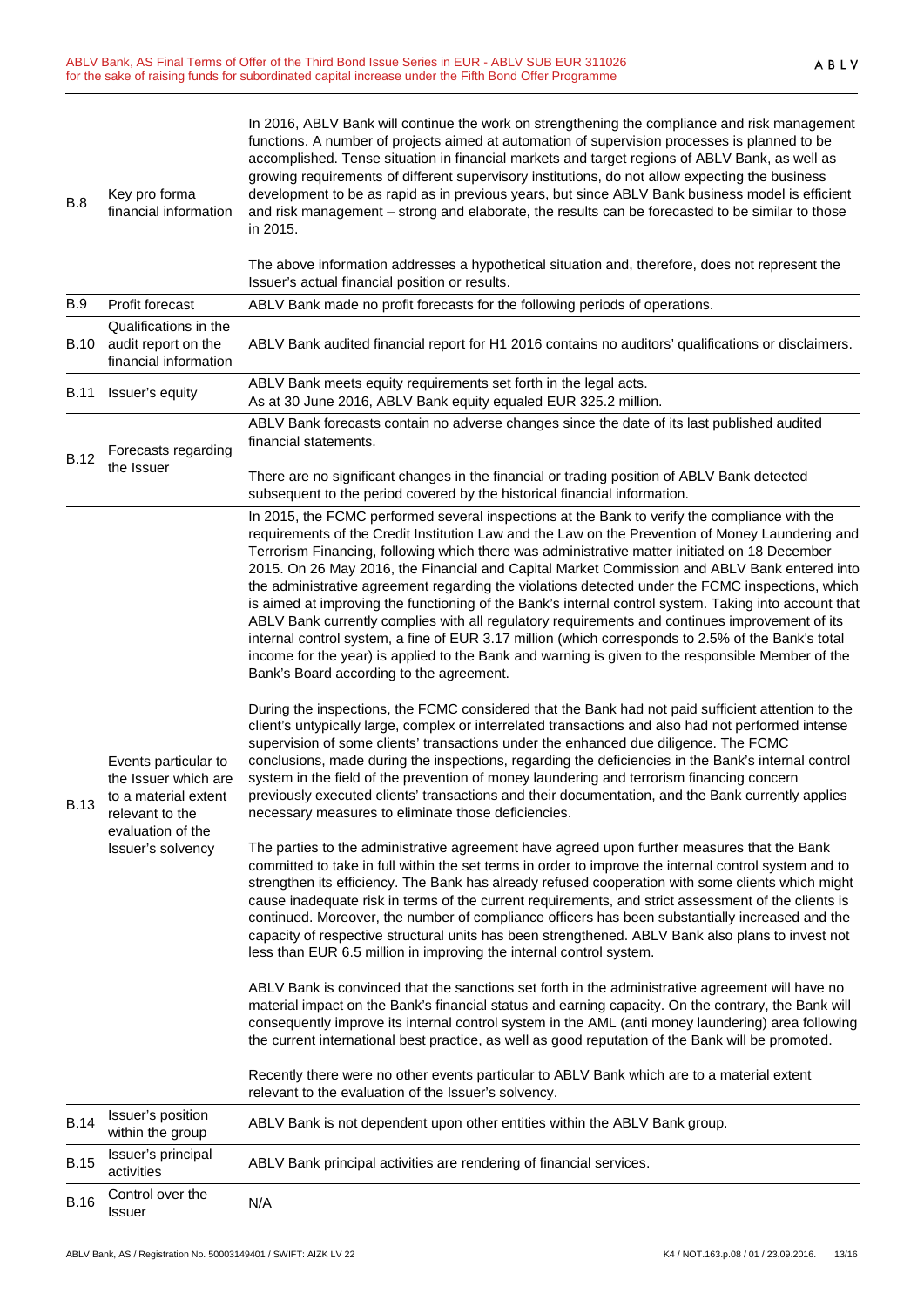| <b>B.17</b> | Credit ratings<br>assigned to the<br>Issuer's debt<br>securities            | ABLV Bank is not assigned credit ratings by credit rating agencies registered and / or certified in<br>accordance with Regulation No 1060/2009 on credit rating agencies.                                                                                                                                                                                                                                                                                                                                                                                                                                                                                                                                                                                                                                                                                                                                                                                                                                                                                                                                                                                                                                                                                                                                                                                                                                                                                                                                                                                                                                                                                                                                                                                                                                                                                   |
|-------------|-----------------------------------------------------------------------------|-------------------------------------------------------------------------------------------------------------------------------------------------------------------------------------------------------------------------------------------------------------------------------------------------------------------------------------------------------------------------------------------------------------------------------------------------------------------------------------------------------------------------------------------------------------------------------------------------------------------------------------------------------------------------------------------------------------------------------------------------------------------------------------------------------------------------------------------------------------------------------------------------------------------------------------------------------------------------------------------------------------------------------------------------------------------------------------------------------------------------------------------------------------------------------------------------------------------------------------------------------------------------------------------------------------------------------------------------------------------------------------------------------------------------------------------------------------------------------------------------------------------------------------------------------------------------------------------------------------------------------------------------------------------------------------------------------------------------------------------------------------------------------------------------------------------------------------------------------------|
|             | $B.18 - B.50$                                                               | N/A                                                                                                                                                                                                                                                                                                                                                                                                                                                                                                                                                                                                                                                                                                                                                                                                                                                                                                                                                                                                                                                                                                                                                                                                                                                                                                                                                                                                                                                                                                                                                                                                                                                                                                                                                                                                                                                         |
|             | Section C. Securities                                                       |                                                                                                                                                                                                                                                                                                                                                                                                                                                                                                                                                                                                                                                                                                                                                                                                                                                                                                                                                                                                                                                                                                                                                                                                                                                                                                                                                                                                                                                                                                                                                                                                                                                                                                                                                                                                                                                             |
| C.1         | <b>Bond details</b>                                                         | Bonds issued under the Third Bond Issue Series in EUR - ABLV SUB EUR 311026<br>(ISIN LV0000802189) are dematerialized bearer securities without restraint on alienation.                                                                                                                                                                                                                                                                                                                                                                                                                                                                                                                                                                                                                                                                                                                                                                                                                                                                                                                                                                                                                                                                                                                                                                                                                                                                                                                                                                                                                                                                                                                                                                                                                                                                                    |
| C.2         | Currency of the Bond<br>issue                                               | EUR (euro)                                                                                                                                                                                                                                                                                                                                                                                                                                                                                                                                                                                                                                                                                                                                                                                                                                                                                                                                                                                                                                                                                                                                                                                                                                                                                                                                                                                                                                                                                                                                                                                                                                                                                                                                                                                                                                                  |
| C.3         | Information about<br>shares issued                                          | N/A                                                                                                                                                                                                                                                                                                                                                                                                                                                                                                                                                                                                                                                                                                                                                                                                                                                                                                                                                                                                                                                                                                                                                                                                                                                                                                                                                                                                                                                                                                                                                                                                                                                                                                                                                                                                                                                         |
| C.4         | Rights attached to the<br>shares issued                                     | N/A                                                                                                                                                                                                                                                                                                                                                                                                                                                                                                                                                                                                                                                                                                                                                                                                                                                                                                                                                                                                                                                                                                                                                                                                                                                                                                                                                                                                                                                                                                                                                                                                                                                                                                                                                                                                                                                         |
| C.5         | Restrictions on the<br>free transferability of<br>the Bonds                 | The Bonds are freely transferrable securities that represent the Issuer's debt to the owners of the<br>Bonds without additional collateral. The Bonds are dematerialized bearer securities without<br>restraint on alienation – transferrable securities.                                                                                                                                                                                                                                                                                                                                                                                                                                                                                                                                                                                                                                                                                                                                                                                                                                                                                                                                                                                                                                                                                                                                                                                                                                                                                                                                                                                                                                                                                                                                                                                                   |
| C.6         | Admission of the<br>issued shares to<br>trading on a<br>regulated market    | N/A                                                                                                                                                                                                                                                                                                                                                                                                                                                                                                                                                                                                                                                                                                                                                                                                                                                                                                                                                                                                                                                                                                                                                                                                                                                                                                                                                                                                                                                                                                                                                                                                                                                                                                                                                                                                                                                         |
| C.7         | Dividend policy                                                             | N/A                                                                                                                                                                                                                                                                                                                                                                                                                                                                                                                                                                                                                                                                                                                                                                                                                                                                                                                                                                                                                                                                                                                                                                                                                                                                                                                                                                                                                                                                                                                                                                                                                                                                                                                                                                                                                                                         |
| C.8,<br>C.9 | Rights attached to<br>the Bonds                                             | Division of the Bonds into categories<br>The Bonds are not supposed to be divided into categories. Pursuant to these Final Terms,<br>subordinated Bonds are supposed to be issued for the sake of subordinated capital increase.<br>Limitations to the rights attached to the Bonds<br>The Bonds are freely transferrable securities without restraint on their alienation.<br>The Issuer draws the Investor's attention to the fact that where the objective of the Bond Issue<br>Series is raising of funds that the Issuer will use as subordinated capital, in case of the Issuer's<br>insolvency the Investor's claims to the Issuer arising out of the Bonds will be satisfied after claims<br>of all other creditors, but before satisfying claims of the shareholders.<br><b>Annual Interest Rate</b><br>from 31 October 2016 till 31 October 2021:<br>discount rate is set: fixed, 3.75%, calculated twice a year;<br>from 1 November 2021 till 31 October 2026:<br>coupon rate is set: fixed, 3.75%, with coupon payment twice a year.<br>The date from which interest becomes payable and the due dates for interest<br>from 31 October 2016 till 31 October 2021:<br>no interest income is supposed to be paid (no coupon payments);<br>during the period from 1 November 2021 till 31 October 2026, interest will be paid twice a year:<br>on 31 October and 30 April, starting from 30 April 2022, ending on 31 October 2026.<br>Bond maturity date and repayment procedures<br>The Investor shall receive the Bond Face Value as a lump-sum payment on 31 October 2026.<br>Bond yield<br>Fixed rate is applied to the Bonds, and therefore the yield does not change.<br>Representatives of debt security holders<br>Holders of the debt securities may freely determine representatives for exercising the rights<br>attached to the Bonds. |
| C.10        | Interest payments<br>under securities<br>involving derivative<br>components | N/A                                                                                                                                                                                                                                                                                                                                                                                                                                                                                                                                                                                                                                                                                                                                                                                                                                                                                                                                                                                                                                                                                                                                                                                                                                                                                                                                                                                                                                                                                                                                                                                                                                                                                                                                                                                                                                                         |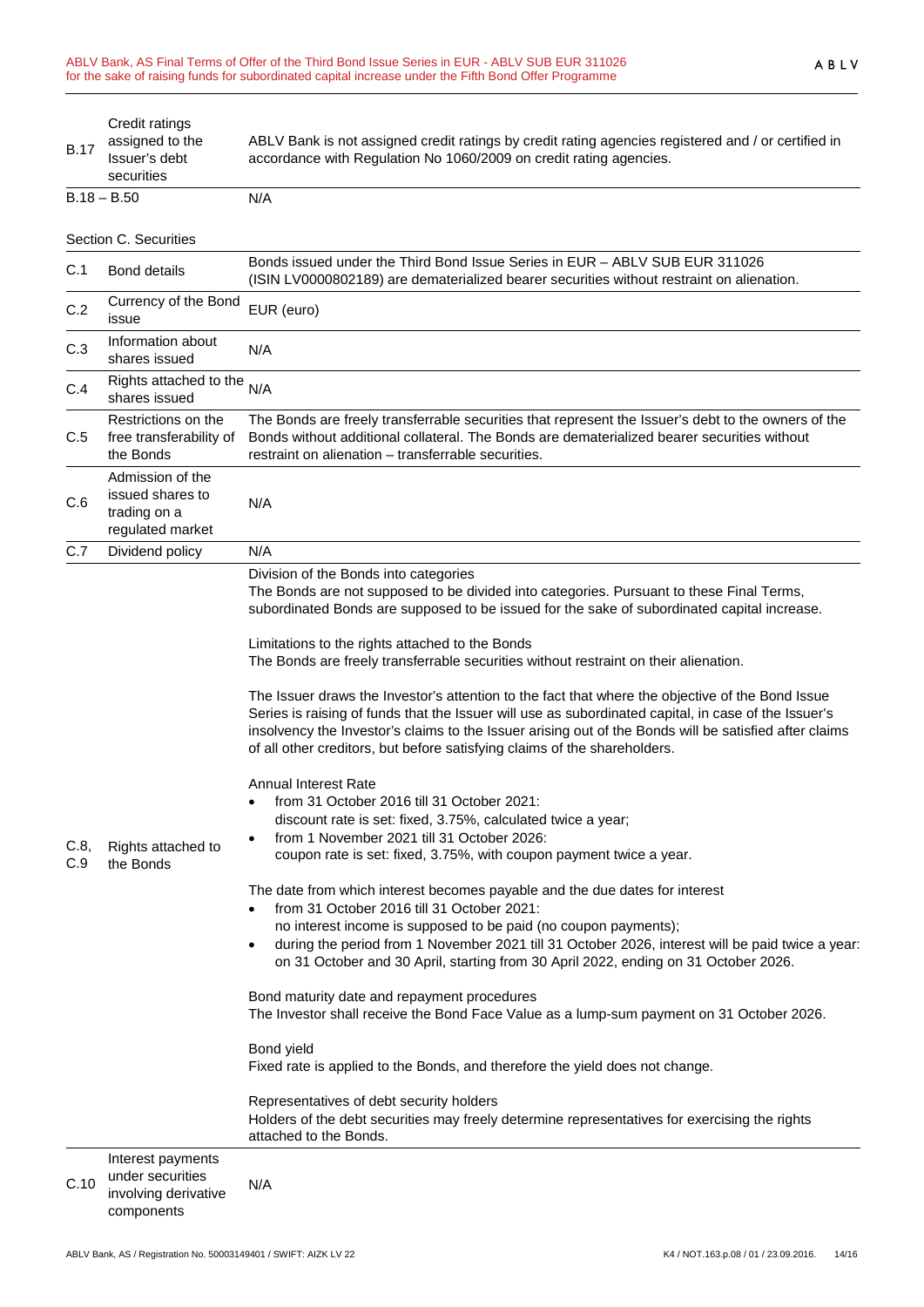| C.11               | Admission of the<br>Bonds to the<br>regulated market        | The Bonds are supposed to be admitted to the regulated market - Baltic Bond List of Nasdaq Riga<br>Stock Exchange.                                                                                                                                                                                                                                                                                                                                                                                               |  |  |
|--------------------|-------------------------------------------------------------|------------------------------------------------------------------------------------------------------------------------------------------------------------------------------------------------------------------------------------------------------------------------------------------------------------------------------------------------------------------------------------------------------------------------------------------------------------------------------------------------------------------|--|--|
| C.12               | Minimum face value<br>of the issue                          | Pursuant to paragraph 8.4 of the Base Prospectus, the Investor may not apply for purchasing less<br>than 1 (one) Bond.                                                                                                                                                                                                                                                                                                                                                                                           |  |  |
|                    | $C.13 - C.22$                                               | N/A                                                                                                                                                                                                                                                                                                                                                                                                                                                                                                              |  |  |
|                    | Section D. Risks                                            |                                                                                                                                                                                                                                                                                                                                                                                                                                                                                                                  |  |  |
|                    |                                                             | In carrying out its operating activities, ABLV Bank is subject to various risks. Most significant risks<br>that may decrease the Issuer's ability to perform its obligations.                                                                                                                                                                                                                                                                                                                                    |  |  |
|                    |                                                             | 1. Credit risk<br>Credit risk is exposure to potential losses in case of ABLV Bank counterparty or debtor<br>being unable to pay the contractual obligations to ABLV Bank.                                                                                                                                                                                                                                                                                                                                       |  |  |
|                    |                                                             | Liquidity risk<br>2.<br>Liquidity is ABLV Bank ability to maintain or ensure sufficient cash flow to meet the expected<br>(everyday) or sudden (critical) need for the same in order to provide financing for asset<br>growth or discharge the financial obligations in a due time. This means the ability to turn<br>assets into cash with minimal loss or ensure reasonably priced credit facilities.                                                                                                          |  |  |
|                    |                                                             | 3. Currency exchange rate fluctuation risk<br>ABLV Bank is exposed to negative effects of fluctuations in the foreign currency exchange<br>rates on its financial position and cash flow.                                                                                                                                                                                                                                                                                                                        |  |  |
| D.1,<br>D.2<br>D.3 | Key information<br>on the key risks                         | Interest rate risk<br>4.<br>Interest rate risk represents the adverse effect of the market interest rate fluctuations on<br>ABLV Bank financial performance.                                                                                                                                                                                                                                                                                                                                                     |  |  |
|                    |                                                             | Non-financial risks<br>5.<br>During the course of its operations, ABLV Bank encounters also non-financial risks<br>(including operational risk, reputational risk, etc.) with exposure to sudden loss. The cause<br>of such risks may be, for instance, clerical errors or fraud, break-downs in information<br>systems, insufficient internal control and procedures, etc.                                                                                                                                      |  |  |
|                    |                                                             | Competition risk<br>6.<br>As at the end of 2015, 86% of total deposits with ABLV Bank were the deposits placed by<br>foreign customers. Consequently, operations of the Issuer are only partly subject to<br>competition risk in the local market.                                                                                                                                                                                                                                                               |  |  |
|                    |                                                             | 7. Legislative risk<br>The risk related to amendments in laws, regulations, and other legal acts, or to<br>implementation of new legal acts, which may result in reorientation of the Issuer's activities<br>or abandonment of particular lines of the Issuer's financial activities. This may have<br>consequent negative impact on the Issuer's earning capacity and stability.                                                                                                                                |  |  |
|                    |                                                             | Risk factors associated with the Bond issue:                                                                                                                                                                                                                                                                                                                                                                                                                                                                     |  |  |
|                    |                                                             | Liquidity risk<br>1.<br>Listing of the Bonds in the Baltic Bond List of Stock Exchange Nasdaq Riga does not<br>guarantee liquidity of the Bonds, and therefore the Investor should assess potential risk of<br>limited possibilities of selling the Bonds in the secondary market due to insufficient interest<br>of other market players. If there is no sufficient interest in the secondary market (liquidity<br>shortfall), it may be difficult for the Investor to sell the Bonds at adequate market price. |  |  |
|                    | Information on the<br>risks specific to the<br><b>Bonds</b> | Price risk<br>2.<br>Price of the Bonds in the secondary market may fluctuate in accordance with the Investors'<br>interest, which can be affected by macroeconomic processes, events concerning one or<br>several Investors, and also, inter alia, events concerning the Issuer. The Investors'<br>opportunities of gaining profit may vary accordingly from time to time.                                                                                                                                       |  |  |
|                    |                                                             | 3.<br>Legislative risk<br>The risk related to amendments in legislation, regulations and other legal acts, or to<br>implementation of new legal acts, which may cause additional expenses or reduce return on<br>investment. This risk also covers possible changes in applicable tax assessment and<br>withholding procedures.                                                                                                                                                                                  |  |  |